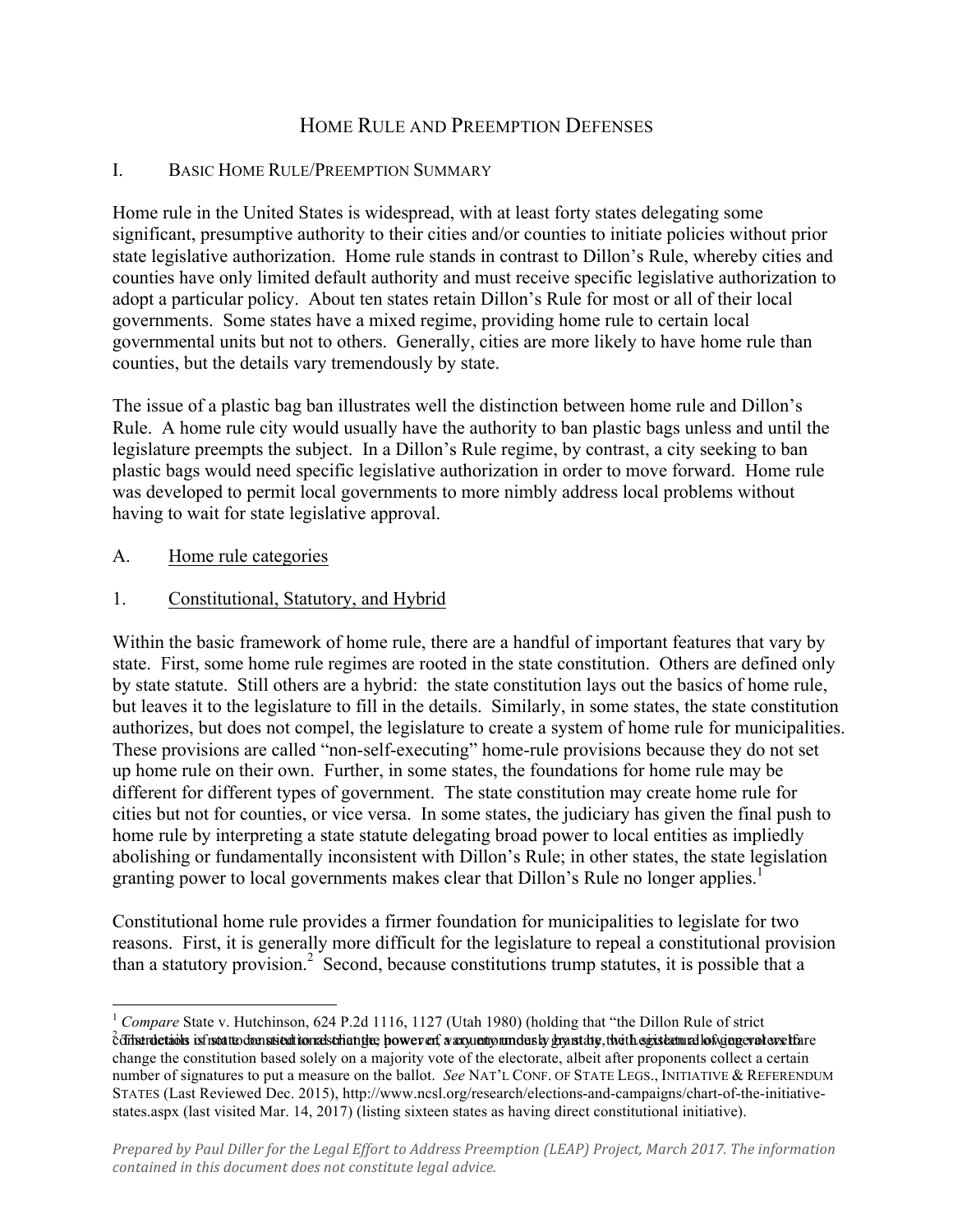statutory infringement on home rule might run afoul of a state's constitutional home rule provision. Thus, in states with constitutional home rule, it may be possible to have a court declare a preemptive state law unconstitutional.

# 2. Scope of Delegated Power

Whether constitutional or statutory, home rule provisions delegate presumptive power to local governments across a broad swath of subjects. In some states, such as Alaska, the scope of the delegation is as broad as the state legislature's plenary power.<sup>3</sup> In other states, the language of the home-rule provision is more specific, delegating to municipalities the power "to determine their local affairs and government" or something similar.<sup>4</sup> Many provisions speak in terms of municipal charters, empowering local voters to adopt their own charters that define both the  $extent$  and limits of local power.<sup>5</sup> Some home-rule provisions deny local power over specific subject matters, such as the power to tax or create felony offenses, either outright or at least without specific legislative approval.<sup>6</sup> Some provisions deny municipalities the power to create "civil or private law," or at least put certain limitations on municipal power to act in that realm.<sup>7</sup>

Almost all home rule provisions grant cities at least some authority in the structural, personnel, and regulatory realms. These are categories used by the National League of Cities (NLC) to describe local authority.<sup>8</sup> Structural authority is the power to design one's type of government. This might include the power to choose the number of city councilors, whether such councilors are elected by district or at-large, the length of their terms, any term limits, and perhaps rules for how their campaigns are financed. Personnel authority is the power to manage and set compensation and benefits for a city's personnel. This includes retirement, sick leave, labor agreements, and other benefits. Regulatory power, or what the NLC calls "functional" authority, is the most significant form of home rule for preemption purposes. This includes the "police power" authority to regulate for the health, safety, welfare, and morals of the community. Regulatory authority is often the most significant for preemption purposes because it is that upon which cities rely when they impose requirements on private businesses or property owners. While personnel authority would allow a city to raise wages and benefits for its own employees, regulatory authority, by contrast, allows a city to raise the minimum wage for all private employers in its geographical jurisdiction.<sup>9</sup> Regulatory authority also applies to individual

<sup>&</sup>lt;sup>3</sup> See ALASKA CONST. art. X, § 11 (2017) ("A home rule borough or city may exercise all legislative powers not prohibited by law or by charter."). On state legislatures' plenary power, see, *e.g.*, Harsha v. City of Detroit, 246 N.W. 849, 850 (Mich. 1933) ("The legislative power is . . . coextensive with that of the Parliament of England, save as limited and restrained by the state and federal Constitutions.").<br>
<sup>4</sup> IOWA CONST. art. III, § 38A (2017).<br>
<sup>5</sup> E.g., OR. CONST. art. XI, § 2 (2017) ("The legal voters of every city and town are hereby granted power to

and amend their municipal charter . . . .").

 $6$  E.g., IOWA CONST. art. III, § 38A (2017) ("[Municipalities] shall not have the power to levy any tax unless expressly authorized by the general assembly."); 22 DEL. CODE ANN.  $\S 802 (2017)$  (excluding the "power to define and provide for the punishment of a felony" from grant of power to municipalities).

<sup>&</sup>lt;sup>7</sup> For an extensive treatment of this subject, see Paul A. Diller, *The City and the Private Right of Action*, 64 STAN. L. REV. 1109 (2012).<br><sup>8</sup> NAT'L LEAGUE OF CITIES, LOCAL GOVERNMENT AUTHORITY, http://www.nlc.org/local-government-authority (last

visited Mar. 14, 2017).

<sup>&</sup>lt;sup>9</sup> Of course, for policy reasons, a city might choose to apply a particular mandate only to a subset of private actors, such as larger businesses.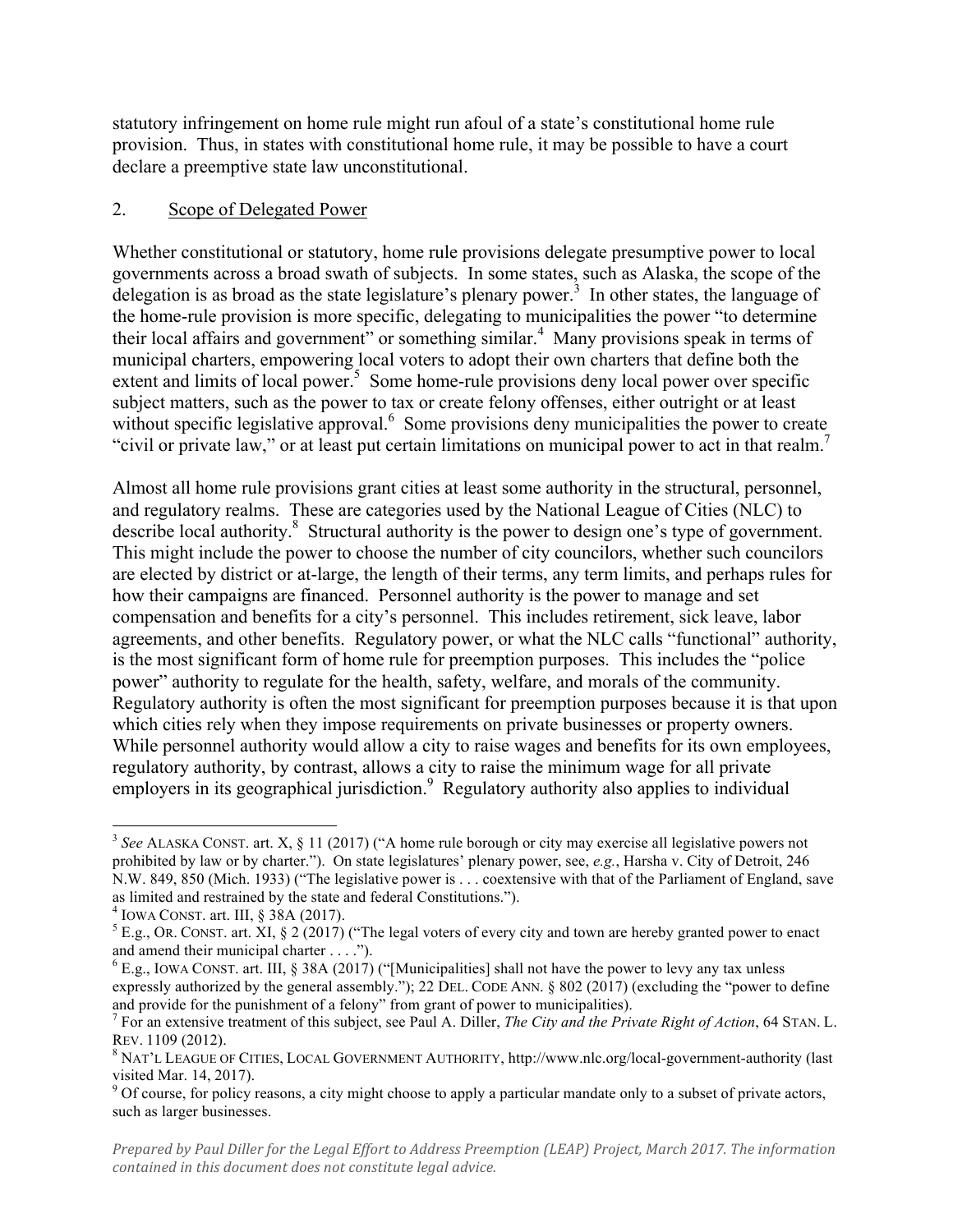conduct. Unless expressly prohibited or limited by the state constitution, regulatory authority usually includes the power to criminalize conduct by individuals and businesses.<sup>10</sup> Many states, however, expressly limit local criminal authority to violations and misdemeanors only, prohibiting local felonies. $11$ 

The fourth category identified by the NLC is fiscal home rule – that is, the authority to raise revenue, borrow money, and spend it.<sup>12</sup> Many state constitutional restrictions and statutes highly constrain local authority in this realm, although the details vary significantly by state. Some states specifically exclude taxing authority from their grant of home-rule powers.<sup>13</sup> Other states presumptively grant the power to tax through their home-rule provisions, but impose numerous other restrictions in separate constitutional or statutory provisions.<sup>14</sup> In light of the various restrictions many states imposed, commentators consider fiscal home rule the weakest category of city authority.<sup>15</sup>

There is another potential category that falls between the four identified by the NLC. Many cities regulate more stringently those employers or businesses with which they have a contractual relationship. For instance, some cities require that city contractors pay a higher wage or provide certain benefits not required of other businesses in the city.<sup>16</sup> Cities might also impose higher standards of, say, nondiscrimination on the services they offer, such as housing and public transportation.<sup>17</sup> This area of authority might be referred to as "proprietary" authority – that is, the city's power – comparable to that of a private firm -- to set the terms on which it offers services or enters into contracts with or licenses other private firms..

### B. Immunity from State Overrride

The categories of structural, personnel, fiscal, regulatory, and proprietary are particularly helpful in assessing the immunity, if any, that the state constitution confers on local lawmaking from state override. In states with a pure "legislative" system of home rule where the constitution grants all powers to cities minus those preempted by the legislature, every and all local power can be preempted so long as the legislature is sufficiently clear about its intent.

<sup>&</sup>lt;sup>10</sup> See generally Wayne A. Logan, *The Shadow Criminal Law of Municipal Governance*, 62 OHIO ST. L.J. 1409 (2001).

 $11$   $E.g., 22$  DEL. C. § 802 (excluding the "power to define and provide for the punishment of a felony" from grant of power to municipalities). power to municipalities).<br><sup>12</sup> *See infra* note 8.

<sup>13</sup> *See*, *e.g.*, *infra* note 6 (citing the Iowa Constitution); *see also* MASS. CONST. art. LXXXIX, § 7 (2017) (withholding from cities and towns "the power to . . . levy, assess and collect taxes [and] to borrow money or pledge the credit of the city or town").

<sup>&</sup>lt;sup>14</sup> *E.g.*, CAL. CONST. art. XIIIA (severely limiting local governments' ability to raise revenue through property and other taxes).

<sup>15</sup> *See*, *e.g.*, Erin Adele Scharff, *Powerful Cities?: Limits on Municipal Taxing Authority and What to Do About Them*, 91 NYU L. REV. 292, 296 (2014) ("Traditionally, states have granted local governments very limited revenue-generating authority, even as compared to other home rule powers."). <sup>16</sup> *E.g.*, Scott L. Cummings & Steven A. Boutcher, *Mobilizing Local Government Law for Low-Wage Workers*, 1 U.

CHI. LEGAL F. 187, 193-94 (2009) (noting that "the most common approach to the living wage" "is to tie living wage compliance to a direct financial relationship between the city and private employer").

 $17$  Some of the earliest civil rights legislation at any level of government were local ordinances preventing racial and national origin discrimination in city-owned and operated housing, which emerged in the late 1940s. *See* Pamela H. Rice & Milton Greenberg, *Municipal Protection of Human Rights*, 1952 WIS. L. REV. 679, 684.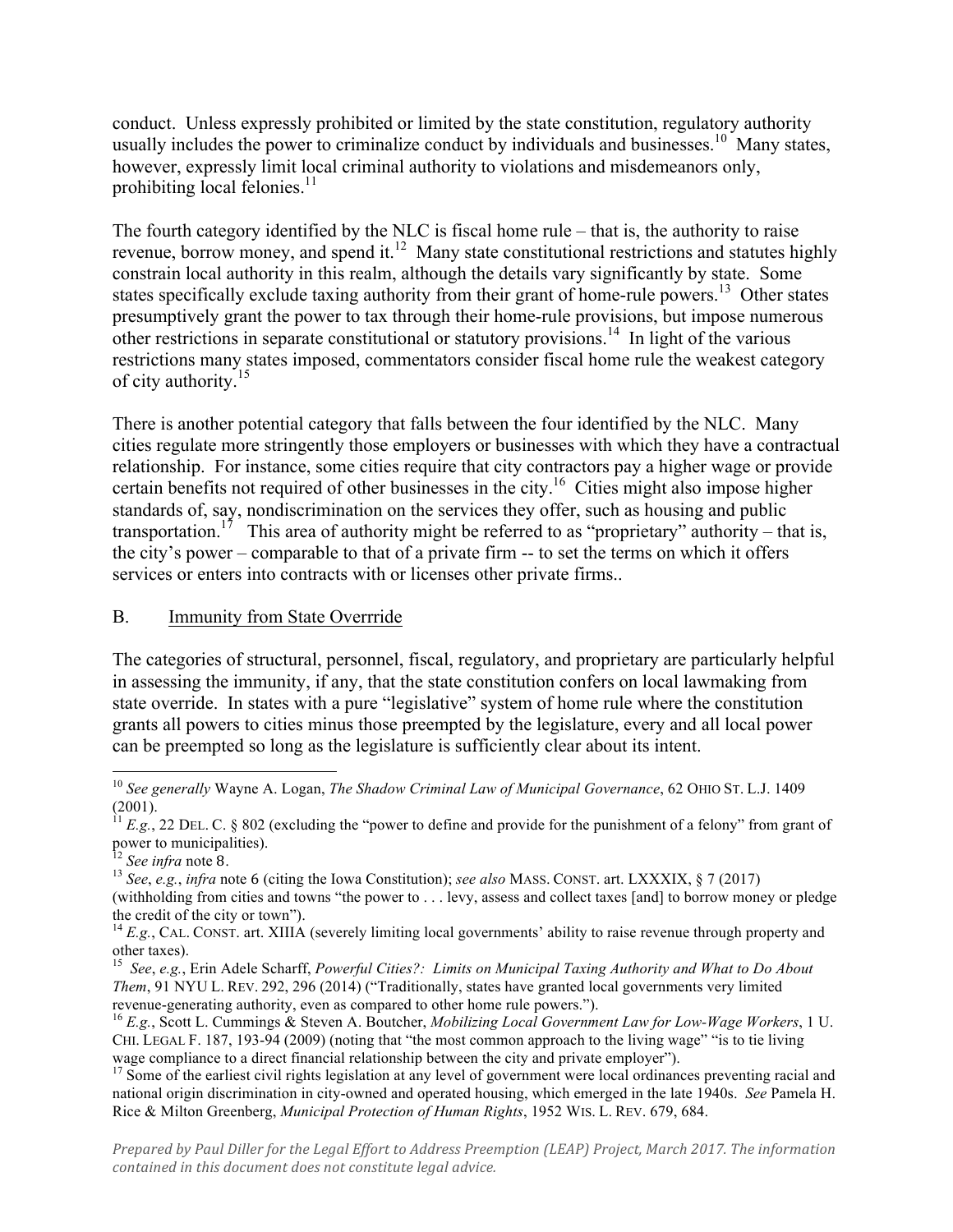With other forms of home rule, however, the situation is more complicated. In some states, personnel, structural, proprietary, and some regulatory issues may enjoy outright or modified immunity to preemption by the state legislature or voters. In a handful of states, the constitution expressly allows for certain local enactments to trump state law.<sup>18</sup> In other states, the supreme court has read the constitution as protecting certain local enactments – usually structural, proprietary, or personnel – from state override or imposing certain conditions on state override. As will be explained in more detail in a separate memo, in some states, the state constitution and the judiciary require that in order to preempt effectively, state laws must be of a "general" or "uniform" nature. In some states this requirement is merely formalistic – preemptive legislation must treat all home-rule cities or counties equally. In other states, the requirement contains a substantive component: the courts inquire into whether the preemptive legislation truly addresses a "statewide concern," as determined by the judiciary.<sup>19</sup> In Ohio, the courts also inquire as to whether preemptive legislation that repeals local regulatory authority in a particular sphere also implements or preserves a statewide regulatory regime.<sup>20</sup> In at least one other state, local advocates have attempted to use a similar argument to protect local authority no avail.<sup>21</sup>

In a few states that recognize local immunity, cities' authority to initiate legislation is also limited to "local" matters, with "local" defined by the courts.<sup>22</sup> The courts often define "local" to include structural, personnel, and *some* regulatory matters like eminent domain and zoning. In most states, however, initiative authority is not so limited because the courts: 1) take a broad view of "local"; 2) classify most matters as mixed statewide/local, meaning that cities possess initiative authority but are also subject to preemption;<sup>23</sup> or 3) disavow the statewide-local typology altogether. In that third category, states, such as Alaska, permit localities to regulate any realm so long as not preempted by state law.

#### C. Threshold requirements for home rule

<sup>&</sup>lt;sup>18</sup> *E.g.*, COLO. CONST. art. XX,  $\S 6 (2017)$  (declaring that local charters and ordinances involving "local and municipal matters ... shall supersede ... any law of the state in conflict therewith").

<sup>&</sup>lt;sup>19</sup> *E.g.*, Jacobberger v. Terry, 320 N.W.2d 903, 905-06 (Neb. 1992) (upholding statute requiring district elections for Omaha city council due to state concern for more proportional representation of socioeconomic classes on local governing body).<br><sup>20</sup> *See* City of Canton v. State, 766 N.E.2d 963, 969-70 (Ohio 2002) (invalidating targeted removal of local zoning

authority because it prohibited local regulation rather than prescribed affirmatively "a rule of conduct"); Cleveland v. State, 989 N.E.2d 1072, 1085 (Ohio Ct. App. 2013); *see also* Cleveland v. State, No. CV-16-868008, slip op. at 4 (Ohio Ct. Common Pleas Jan. 30, 2017) (recently emailed by Ben) (upholding city ordinance requiring city residency of certain city contractors despite state statute purporting to preempt); Lima v. State, 909 N.E.2d 616, 626 (Ohio 2009) (Lanzinger, J., dissenting) (arguing that state preemption of city worker residency ordinances violated state constitutional home rule).

<sup>21</sup> *See* White v. Josephine County (Or. Cir. Ct. letter op. May 16, 2016) (distinguishing *Cleveland v. State* (Ohio Ct. App. 2013), in upholding state preemption of local ban on the use of genetically modified organisms in agriculture). <sup>22</sup> E.g., Missouri Bankers Ass'n, Inc. v. St. Louis County, 448 S.W.3d 267, 273 (Mo. 2014) (invalidating the county's "Mortgage Foreclosure Intervention Code" because it addressed a "statewide issue" and was not the kind of "purely local concern" that the county was empowered to regulate).

<sup>&</sup>lt;sup>23</sup> *E.g.*, City of Longmont v. Colo. Oil & Gas Ass'n, 369 P.3d 573 (Colo. 2016) (upholding state preemption of local fracking ban); City of Northglenn v. Ybarra, 62 P.3d 151 (Colo. 2003) (overruling city ban on unrelated juveniles who had committed certain sex offenses living together).